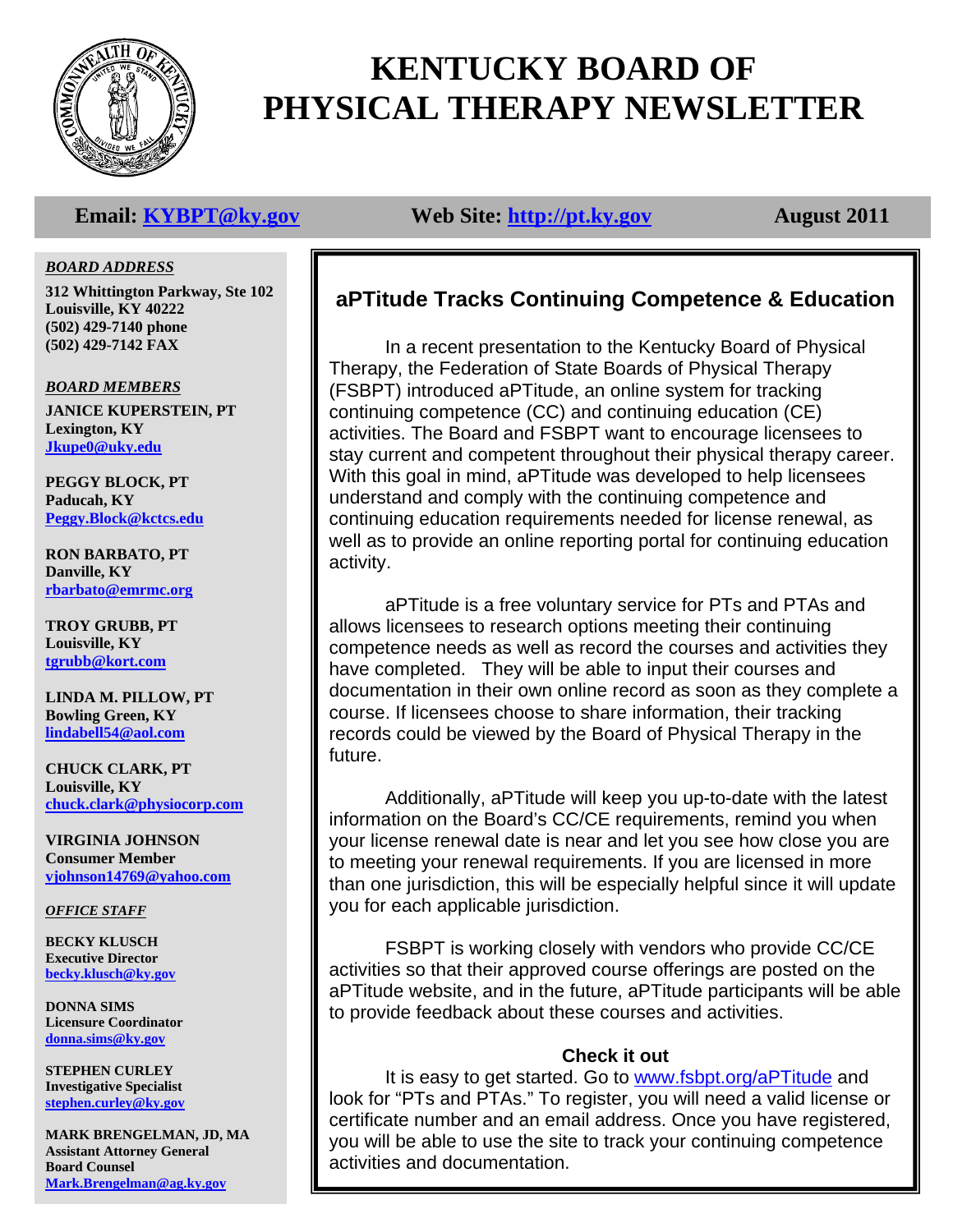**LAPSED LICENSEES/CERTIFICANTS:** The following did not renew their Kentucky credential and are lapsed effective March 31, 2011. In order to practice physical therapy in Kentucky, the credential must be reinstated according to 201 KAR 22:040. **A lapsed credential is not a discipline!!** 

#### **Physical Therapists**

Abney, Ashley Nicole, PT-005131 Alferio, Lynetta G., PT-004879 Allen, Colby M., PT-004774 Arndt, Julia L., PT-005106 Atkinson, Melanie G., PT-001585 Barnes, Milan S., PT-005507 Basilisco, Joffree J., PT-003680 Beam, Christina K., PT-004740 Beamer, Laurie L., PT-004812 Beaven, Charles Joseph, PT-001125 Bemiss, Andrea M., PT-004938 Blanchard, Erin K., PT-005675 Bolin, Brandis K., PT-005353 Boone, Aileen E., PT-005418 Bosiljevac, DeAnn Marie, PT-003717 Brewer, Marc Christopher, PT-003841 Butler, Thresa Anne, PT-001623 Campbell, Tamara A., PT-005252 Carpenter, Judith T., PT-000080 Carter, Jessica Lauren, PT-004958 Chrisco, Peter A., PT-004592 Ciccarella, Stephanie L., PT-005051 Collins, Shawn, PT-004565 Corbin, Deborah M., PT-003838 Cox, Linda Carol, PT-003253 Cullum, Amberly D., PT-004499 Daly, Allison M., PT-005474 Daly, Ellen M., PT-001368 Davis, Angela Farmer, PT-004008 DeLong, Rosa L., PT-005050 Devine, Ginger Tapp, PT-003132 Dinger, Brian J., PT-005696 Dunaway, Jessica Lynn, PT-004986 Durant, Cheryl, PT-004680 Easley, Randal Larry, PT-005523 Edkin, Mark T., PT-005634 Elkins, Bryant K., PT-005359 Felix, Mary C., PT-005524 Ferreira, Mariane P., PT-005105 Filipa, Alyson R., PT-005451 Flamand, Edward, PT-005694 Fleming, Sharon L., PT-005448 Franco, Lisa M., PT-004216 Frederick, Paul Joseph, PT-003651 Furman, Courtney L., PT-005409 Gales, Christopher A., PT-005237 Gassler, John H., PT-005248 Geraldino, Kasey Kasak, PT-004574 Gezaw, Elizabeth, PT-003632 Graham, Kara L., PT-005209 Gredig, Robert Allen, PT-003114 Griffin, Annessa L., PT-003336 Gunn, Christina LonJeana, PT-005267 Hamilton, Tiffany M., PT-005019 Hansen, Lauren R., PT-004392 Harry, Andrew J., PT-005434 Hastings, Shae, PT-005280 Hays, Janell M., PT-005695 Hazlewood, Tracy Renee, PT-002339 Heinrich, Leslie R., PT-005269 Henderson, Amber Noel, PT-005482 Herman, Mary Hayes, PT-000781 Hickey, Jill N., PT-005581 Hitchcock, Karen Louise, PT-003359 Hornung, Jill Elizabeth, PT-003816 Horton, Mary, PT-005011 Howard, Susan E., PT-005616 Humphrey, Lawrence Richard, PT-003035 Hunt, Brynn N., PT-005542

Iles, Janet, PT-003803 Ita, Amy Dee, PT-005338 Jennings, Aneesha P., PT-005224 Jerkens, Shirley Moring, PT-002509 Jesse, Anne E., PT-005697 Jones, Cheryl A., PT-004478 Jones, Cortney Paige, PT-004544 Jones, Donnika, PT-005197 Kantner, Robert M., PT-004791 Kaplan, Jami, PT-005528 Kaydo, Michelle J., PT-005411 Kelley, Shannon, PT-004799 Kerby, Shawn P., PT-005363 Klapheke, Kathleen C., PT-000709 Koch, Joyann Fries, PT-005115 Koenig, Andrew W., PT-005318 Koenig, Michelle, PT-005410 Kramer, Amber N., PT-005642 Kramer, Lindsey M., PT-005516 Krivonos, Marina, PT-004726 Krueger, Bryan Don, PT-003999 Lackney, Todd F., PT-001463 Lamping, Sister Jean Clare, PT-000096 Lawhorne, Carolyn B., PT-001864 Lindsay, Mark L., PT-000494 Litzinger, Chris A., PT-004704 Lodge, Cara, PT-004467 Loeser, Jane S. L., PT-004886 LoPresti, Aimee N., PT-004723 Loveless, Diana K., PT-001610 Mathies, Mikal G., PT-005713 Matthews, Kristina, PT-004686 Mays, Molly Beth, PT-005092 McBride, Desiree, PT-004881 McCormack, Tommie Ann, PT-005396 McCormick, Rebecca K., PT-005330 Meade, Kristin Leigh, PT-005453 Melebeck, Claire M., PT-005517 Melis, Elizabeth, PT-004787 Merk, Christina C., PT-001184 Meyer, Judith W., PT-001111 Mihelich, Kathleen M., PT-005531 Miller, Bridgette Michelle, PT-003227 Miller, David S., PT-005625 Miller, Mary Jane, PT-004873 Miller, Megan T., PT-005458 Minning, Stephen J., PT-004300 Mitchell, Jeffrey Alan, PT-004275 Mitchell, Pamela D., PT-002089 Moehring, Jennifer Ann, PT-005331 Moore-Jones, Angela L., PT-004646 Morel, Emily S., PT-004436 Morris, Heidi Anne, PT-003853 Murphy, Saundra, PT-003768 Murphy, Zoh V., PT-003616 Musteen, Marna G., PT-005167 Nascimento, Meghan, PT-005278 Nelson, Meghan Rae, PT-005325 Ney, Marshall James, PT-004983 Nickles, Brandy M., PT-005159 Nieman, Rachel A., PT-004952 Nilest, Nicholas P., PT-005379 Norris, Nicole E., PT-005626 Oberjohn, Emily, PT-005403 Ogle, Melissa D., PT-005386 Okumura, Kristin, PT-005450 Oliver, Riley Labron, PT-005454 Olsen, Kristin E., PT-005351 Olson, Joseph Charles, PT-005478 Owens, Jeffrey L., PT-004727 Owsley, Corrie L., PT-005459

Paparozzi, Carolyn A., PT-005536 Parks, Leanne E., PT-005600 Parobek, James S., PT-001877 Pederson, Heidi M., PT-005471 Peeler, Laura Jean, PT-001693 Perkins, Stephanie, PT-004632 Perry, Lisa Ann, PT-005540 Pohlkamp, Jessica White, PT-004245 Powers, Kelly Ann, PT-005028 Pussel, Ross, PT-004946 Ramiscal-Lamyaithong, Aleli, PT-004268 Rea, Jennifer J., PT-005508 Reddin, Amanda, PT-004788 Reilly, Brian T., PT-005429 Reynolds, Elizabeth Ann, PT-004533 Ricciardi, Julie M., PT-005414 Richmer, Diana L., PT-004730 Riddle, Heather M., PT-005631 Riley, Kathy A., PT-004714 Rimini, Ashley R., PT-005527 Rimini, Jason A., PT-005526 Robertson, Brenda S., PT-002193 Robertson, Mark R., PT-005522 Rudolph, Michelle L., PT-004764 Russell, Jessemyn, PT-005423 Sahney, Heather J., PT-004924 Sanders, Diana F., PT-004627 Saunders, Tracy Brooke, PT-005439 Savko, Karen M., PT-000738 Schmitz, Megan Kathleen, PT-004572 Schneider, Eric D., PT-005048 Schwartz, Victoria A., PT-005711 Shasby, Gregory B., PT-004092 Sherlock, Jill N., PT-004170 Shimko, Vicki Yandell, PT-002674 Simms, L. Kelly, PT-001940 Smith, Barbara Jo, PT-002491 Stetter, Denise D., PT-002519 Stewart, Jessica L., PT-005226 Stockert, Erin D., PT-005038 Straub, Meribeth A., PT-000592 Strickland, Jonathan R., PT-005548 Summers, Amy Jean, PT-004247 Sutton, Sundi M., PT-005472 Talianko, Jennifer L., PT-005398 Taylor, Jessica L., PT-005203 Thomas, Connie M., PT-001200 Thrasher, Kyle N., PT-005371 Traut, Teresa Smith, PT-001106 Trombley, Christine A., PT-004412 Turbeville, Jessica L., PT-004893 Tyrer, Karen I., PT-000610 Udal, Alice P., PT-005097 Uecker, Joseph M., PT-001673 Van Bruggen, Joyce, PT-001654 Van House, Daniel J., PT-005650 Veltkamp, Kristen, PT-004628 Verme, Kerry, PT-004470 Wagner, Matthew T., PT-005544 Walters, Danielle S., PT-005114 Warden, Lina LaRoche, PT-003900 Waters, Matthew J., PT-005690 Wells, Aaron J., PT-005154 Wells, Sharon L., PT-005222 Wheeler, Stacy M., PT-005279 White, Bruce Edward, PT-003716 White, Kelly Quinlan, PT-005589 Wilhelm-Walker, Whitney L., PT-005674 Wilkins, Shanna R., PT-005072 Willer, Jocinda S., PT-005487 Wilson, Cindy C., PT-002469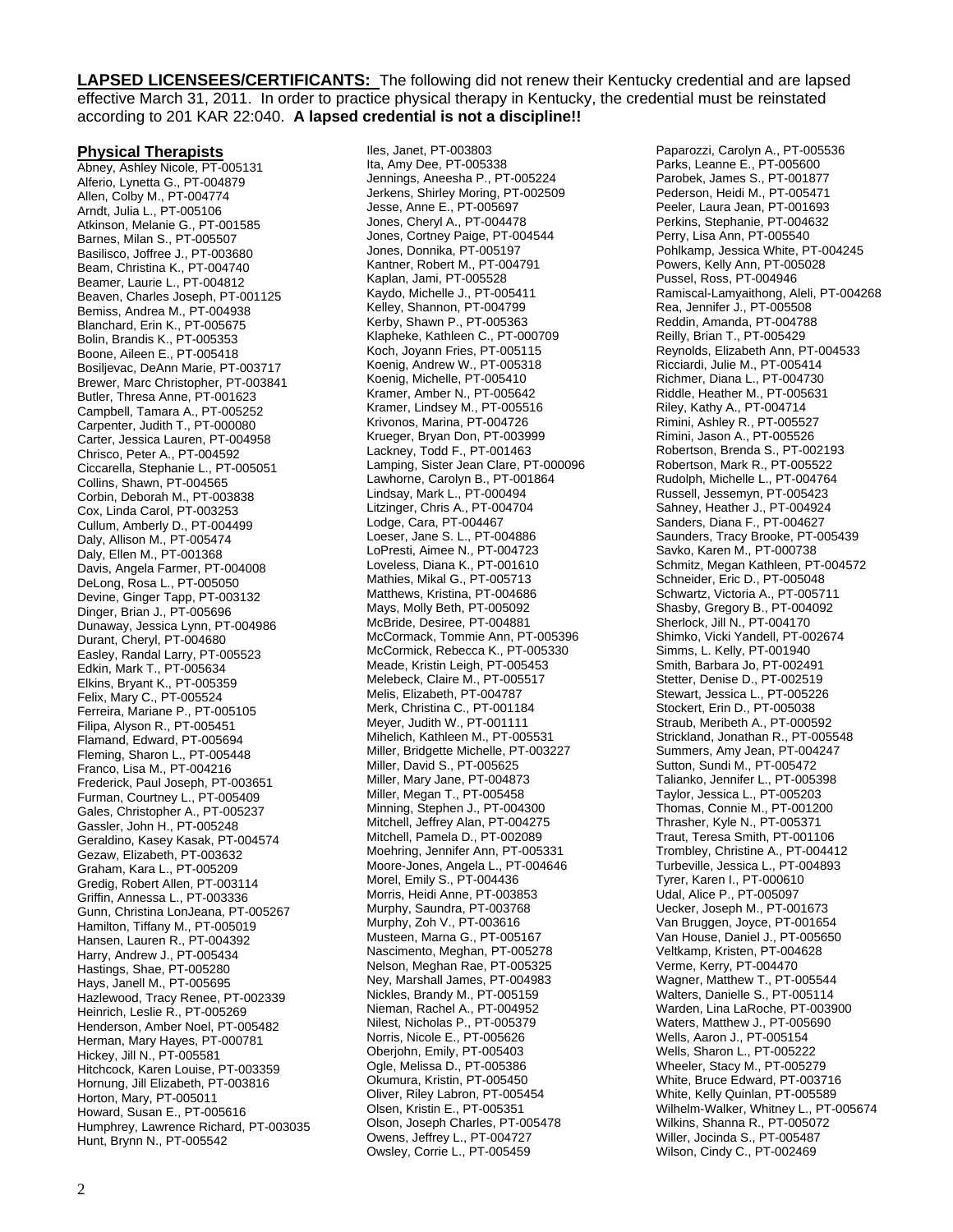Wissel, Heather L., PT-004357 Yokel, Susan, PT-000954 Zucker, Mark, PT-004083 Zuercher, Fred Carl, PT-002330 **Physical Therapist Assistants** Adams, Charlotte L., PTA-A02245 Adinehzadeh, Diane E., PTA-A02662 Adkins, James Edgar, PTA-A01450 Bailey, Edward D., PTA-A00966 Baumert, Roxanne A., PTA-A00858 Bedard, Virginia S., PTA-A02682 Behr, Deanna C., PTA-A00535 Biggs, Stephen Vincent, PTA-A00281 Bisco, Lisa K., PTA-A00291 Black, Lisa G., PTA-A00400 Blackburn, Eric R., PTA-A02700 Book, Elizabeth A., PTA-A02351 Bouland, Jay Lynn, PTA-A02368 Bradley, Jill Ann, PTA-A02575 Bradley, Tonya L., PTA-A02487 Brenko, Daniela A., PTA-A02409 Brothers, William F., PTA-A02183 Brown, Jaci L., PTA-A02335 Brown, Pamela Dawn, PTA-A01488 Brummett, William M., PTA-A02388 Bryant, Charles Kevin, PTA-A01752 Chavous, Sally Holcombe, PTA-A02592 Coffman, Scott Ellis, PTA-A01443 Coleman, Matthew R., PTA-A02550 Conley, Lori Anne, PTA-A01098 Cook, Glenda, PTA-A00454 Crosby, Tina Ann, PTA-A02103 Daddysman, Amy N., PTA-A02218 Darnell, Jeffery A., PTA-A01862 Davis, Nancy C., PTA-A00213 Denslinger, Laura K., PTA-A02549

DeVrieze, Jan Marie, PTA-A01691 Driskill, Erica P., PTA-A02676 Drobney, Ashley, PTA-A02011 Farber, Jennifer L., PTA-A02540 Felter, John C., PTA-A00888 Ferguson, Megan E., PTA-A02703 Fett, Samantha R., PTA-A02616 Fink, Dawne M., PTA-A00981 Gabehart, Amanda G., PTA-A01901 Garrett, Bradley W., PTA-A02491 Gates, Jillian Marie, PTA-A01990 Gooch, Lisa May, PTA-A01456 Guy, Katherine, PTA-A02129 Hatcher, Jennifer L., PTA-A02698 Hays, Rita Anne, PTA-A02219 Hemenway, Erik W., PTA-A02378 Henderlight, Heather E., PTA-A00345 Hite, Angela M., PTA-A02073 Holm, Robert Nathan, PTA-A00663 Hounchell, Meredith, PTA-A02198 Howard, Jessica M., PTA-A01685 Hunter, Susan K., PTA-A02365 Janson, Kelsie L., PTA-A02461 Johnson, Lance Dean, PTA-A01438 Kaur, Harbinder, PTA-A02576 Kayser, Kathryn Lynn, PTA-A01210 Keck, Melissa Suzanne, PTA-A01767 Kruer, Diana Elizabeth, PTA-A00988 LaBell, Tonya R., PTA-A02481 Lay, Morgan Len, PTA-A01415 Lewis, Angela M., PTA-A02677 Lewis, Melinda J., PTA-A01994 Linek, Kathryn, PTA-A02140 Lizer, Angela M., PTA-A01883 Loza, Amanda F., PTA-A02534

Luthi, Marie C., PTA-A02693 Maiden, Andy Bill, PTA-A02267 McBride, Michelle L., PTA-A00759 Miracle, Dana Leigh, PTA-A01437 Muhaiyaddeen, Ilham L., PTA-A02300 Mullins-Elson, Patty, PTA-A01844 Newton, Sister Diana, PTA-A00188 Nida, Michelle Lynn, PTA-A01657 Obermark, Daniele Marie, PTA-A02493 Oney, Beverly A., PTA-A02629 Panoncillo, Sheena, PTA-A02498 Patterson, Julianna K., PTA-A02586 Payne, Patricia Lee, PTA-A00977 Petrey, Kristine E., PTA-A02428 Purcell, Stephanie Ann, PTA-A02494 Reed, Maureen Anne, PTA-A01539 Reichel, Jason P., PTA-A02627 Rigsby, Amber R., PTA-A02496 Roth, Allen, PTA-A01726 Rupert, Jerrilyn Smith, PTA-A01611 Schmitt, Emily A., PTA-A02614 Sharp, P. Leann, PTA-A01146 Sheehan, Jenna L., PTA-A02559 Shelby, Vanessa D., PTA-A02594 Shelton, Gary Dwayne, PTA-A00995 Smith, Karen M., PTA-A02548 Stafford, Marcy B., PTA-A01970 Staton, Beverly, PTA-A02065 Stephens, Walter Brent, PTA-A01534 Streets, Ginger, PTA-A01989 Thomas, Steven D., PTA-A01961 Throgmorton, Alison, PTA-A02081 Tucker, Darla Dennis, PTA-A01350 Varnell, Julia Ellen, PTA-A00181 Voellmecke, Rebecca Ann, PTA-A02618 Ziegler, Sarah A., PTA-A01571 Zipse, Richard K., PTA-A00942

# **NEW JURISPRUDENCE EXAM ON WEBSITE**

Per 201 KAR 22:045, completion of the Jurisprudence Examination for all PTs and PTAs is part of the continued competency requirement for renewal. The JE for the current biennium is now on our website. An open-book examination, the JE counts for 2 contact hours and is free. You may download a copy of our Practice Act directly from our website. Once you have completed the JE, print your certificate and keep for your records.

Continued competency for this biennium must be earned from **April 1, 2011** through **March 31, 2013.** 

To get started, go to http://pt.ky.gov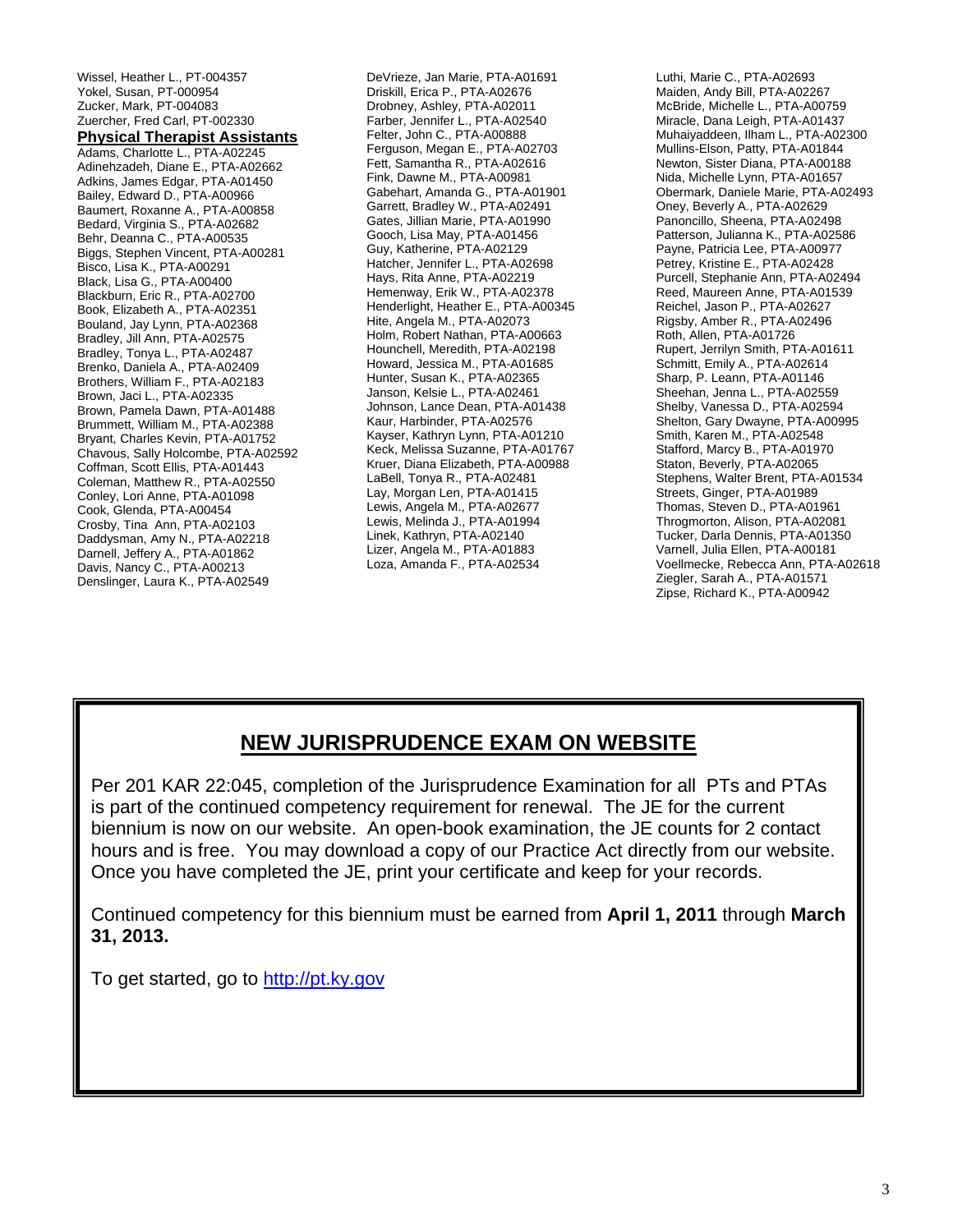### **Disciplinary Actions February 2011-July 2011**

The following is a summary of disciplinary actions taken by the Board since the last Newsletter was published. It is intended as a summary for informational purposes only. All information is believed to be accurate. However, complete terms of each disciplinary action are contained in the Board's records. Monetary amounts paid to the Board may reflect the investigative costs and not necessarily the scope and severity of the violation(s).

#### **James Richard Roe, PT Date: 5/13/2011**

**Alleged Violations:** KRS 327.070(2)(k)

**Final Action**: Conditional Reinstatement of Physical Therapy License and Settlement Agreement- Admits to violating KRS 327.070(2)(k) by violating Order of the Board. Reprimanded, five years probation with monitoring of practice, active membership under contract with the Impaired Physical Therapy Practitioner's Committee (IPTPC), may not practice physical therapy in a home health setting, notice to employer, and personally appear before the Board.

#### **Amanda Mattingly, PTA** Date: 5/19/2011

#### **Alleged Violation:** KRS 327.070(2)(h) and KRS 327.070(2)(k)

**Final Action:** Settlement Agreement- Admits to more than one count of KRS 327.070(2)(h) by engaging in fraud or material deception in the delivery of professional services, including reimbursement, and one count of KRS 327.070(2)(k) by failing or refusing to obey any administrative regulation of the board by violating 201 KAR 22:053 §2(4) by not being responsible for the physical therapy record of the patient. Suspended for three years, fully probated with quarterly monitoring of practice, may not practice independently or in home health setting, \$1,000 fine, \$1,500 administrative fees, APTA Professionalism Series continuing education courses, ProBE (Professional/Problem Based Ethics) Program, notice to employer, and personally appear before the Board.

#### **Kimberly Crossman, PT Date: 5/19/2011 Date: 5/19/2011**

#### **Alleged Violation:** KRS 327.070(2)(h)

**Final Action:** Settlement Agreement- Admits to one count of KRS 327.070(2)(h) by engaging in fraud or material deception in the delivery of professional services, including reimbursement. Reprimanded, one year probation with monitoring of practice, \$250 fine, \$750 administrative fees, Board approved continuing education course, notice to employer, and personally appear before the Board.

## **Anthony Caleb Evans, PTA Date 7/21/2011**

**Alleged Violation: KRS 327.020(1) or (3)** 

**Final Action:** Settlement Agreement- Admits to violating one count of KRS 327.020(1) or (3) by practicing physical therapy as defined by KRS 327.010(1), or by otherwise holding out as a physical therapist assistant after the credential lapsed on March 31, 2011, for non-renewal. Reprimanded, \$250 administrative fees, \$70.00 fine for each day a violation occurred and subject to audits in subsequent years.

#### **Stephen L. Barton, PT Date: 7/21/2011**

### **Alleged Violations:** KRS 327.070(2)(a) and KRS 327.070(2)(k)

**Final Action:** Conditional Reinstatement and Settlement Agreement - Admits to one (1) count of violating KRS 327.070(2)(a) by indulgence in the excessive use of alcoholic beverages or the abusive use of controlled substances and one (1) count of a violation of KRS 327.070(2)(k) by failing or refusing to obey any lawful order . . . of the board by failure to comply with and complete the terms of the Settlement Agreement by failure to abstain from engaging in the use of alcoholic beverages. Temporary Suspension until June 1, 2012, or November 15, 2011. Conditional Reinstatement shall include five years suspension and probated if active membership under contract with the Impaired Physical Therapy Practitioner's Committee (IPTPC) of the Board, twelve (12) hours of board approved continued education course and personally appear before the Board.